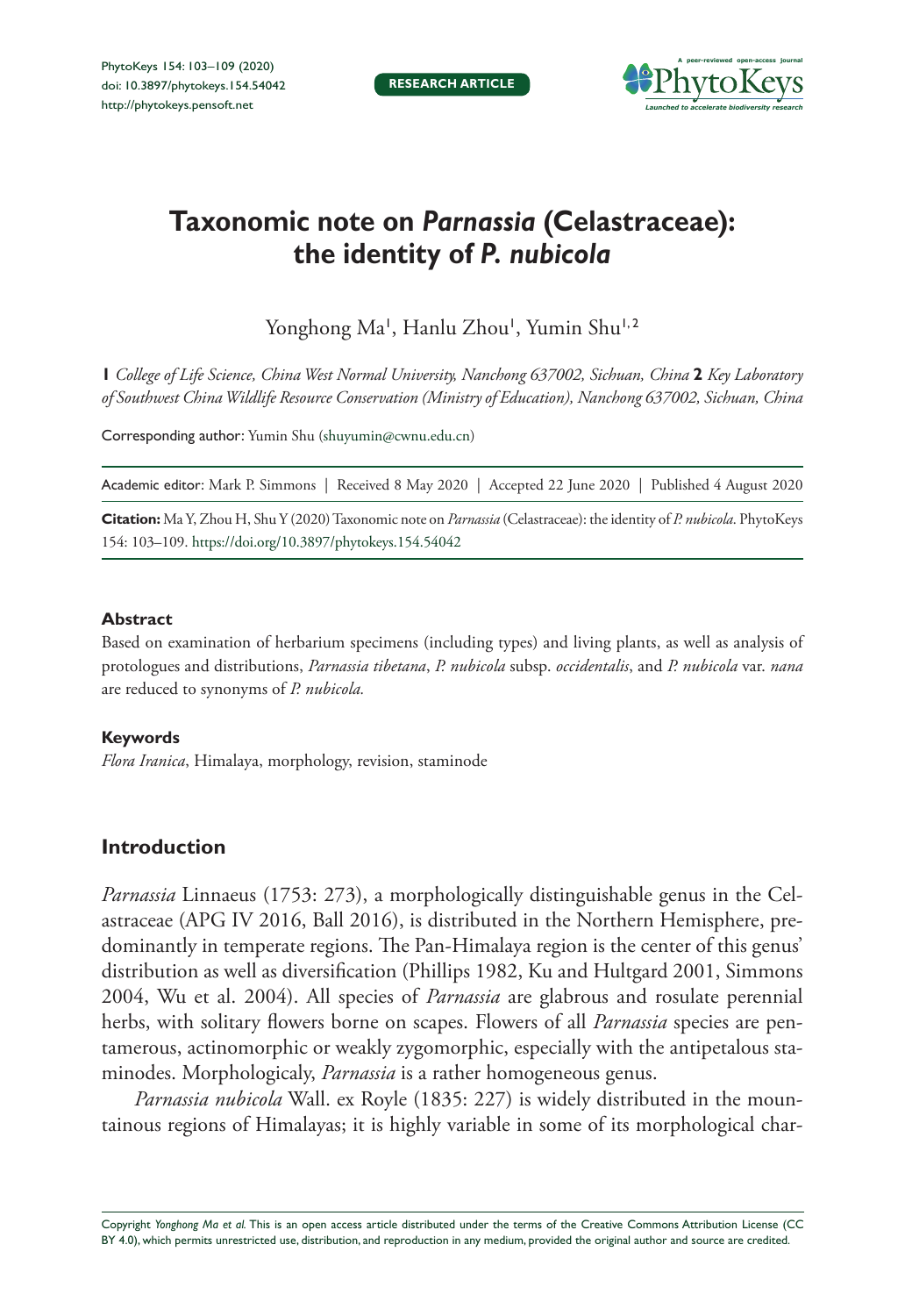acters, especially some quantitative characters such as leaf blades length, petals length, and plant height (Schönbeck-Temesy 1966, Grierson 1987, Ku and Hultgard 2001).

In this study, herbarium sheets from BJFC, BM, BNU, E, GZU, K, KUN, L, NY, PE, QTPMB, U, and W (herbarium acronyms follow Thiers 2020, continuously updated) herbaria and two populations of living plants (voucher specimens were deposited in PE) were examined.

The typification of *Parnassia nubicola* has been discussed (Shu et al. 2017). This species was described based on *Wallich Cat. n. 1246*, without specifying the herbarium in which the specimen was deposited. However, specimens with this collection number were either obtained by Wallich from Gossain Than (*Wallich Cat. n. 1246a*), or by Blinkworth from Kumaon (*Wallich Cat. n. 1246b*). In addition, some individuals with fimbriate petals in these collections are more accurately identified as *P. wightiana* Wall. ex Wight et Arnott (1834: 35). A specimen of *Wall. 1246a* in W has been designated as the lectotype of *P. nubicola* (Schönbeck-Temesy 1966), and all the other duplicate specimens of *Wall. Cat. n. 1246a* are isolectotypes, except for the individuals with fimbriate petals that were determined to be *P. wightiana*.

Based on *Wall. Cat. n. 1246b* collected from Kumaon, Drude (1875) named the individuals with fimbriate petals and cordate leaves (actually *Parnassia wightiana*) as the new variety *P. nubicola* var. *cordata* Drude (1875: 316). This has been previously discussed by Shu et al. (2017).

*Parnassia nubicola* subsp. *occidentalis* Schönbeck-Temesy (1966: 2) was described with cordate leaf blades (vs. ovate-elliptic to ovate in *P. nubicola* subsp. *nubicola*), lanceolate or lanceolate-oblong sepals (vs. ovate to ovate-lanceolate), punctate petals (vs. not punctate), and entire or erose petal margins (vs. erose to short-fimbriate). Ku described a new variety, *P. nubicola* var. *nana* T.C. Ku (1991: 82), based on the size of the leaf blade (ca. 2×1.5 cm vs. 2.5–7.5 × 2–3.8 cm in *P. nubicola* var. *nubicola*) and plant height (5–13 cm vs. 13–40 cm). *P. nubicola* subsp. *occidentalis* and *P. nubicola* var. *nana* were recognized by a combination of these variable characters.

Our analysis of specimens from herbarium collections, including types of *P. nubicola*, *P. nubicola* subsp. *occidentalis*, and *P. nubicola* var. *nana*, suggested that these highly variable characters are continuous, and cannot be used to reliably separate these taxa (Table 1). Leaf blades from the holotype of *P. nubicola* subsp. *occidentalis* are ovate, rather than cordate. Extensive field observations and examination of herbarium specimens showed that petal punctation is always clearly visible in old herbarium specimens, whereas it is rarely observable in the living individuals or newly collected specimens. This phenomenon was also observed in *Parnassia* by Suksathan (2009), petal punctation speculated to be an artifact of preservation due to dessication.

*Parnassia tibetana* Z.P. Jien ex T.C. Ku (1987: 38), described on the basis of a single collection from Tibet, China, is found to be conspecific with *P. nubicola*. According to the original description, *P. tibetana* is morphologically similar to *P. nubicola*. The significant differences are that *P. tibetana* has yellow petals, shortly linear staminode lobes, which are rounded or truncate at the apex; in contrast, *P. nubicola* has white petals, and lanceolate or ovate-lanceolate staminode lobes, with the apex acute or rounded. We have examined the holotype of *P. tibetana* in PE and an isotype from N. When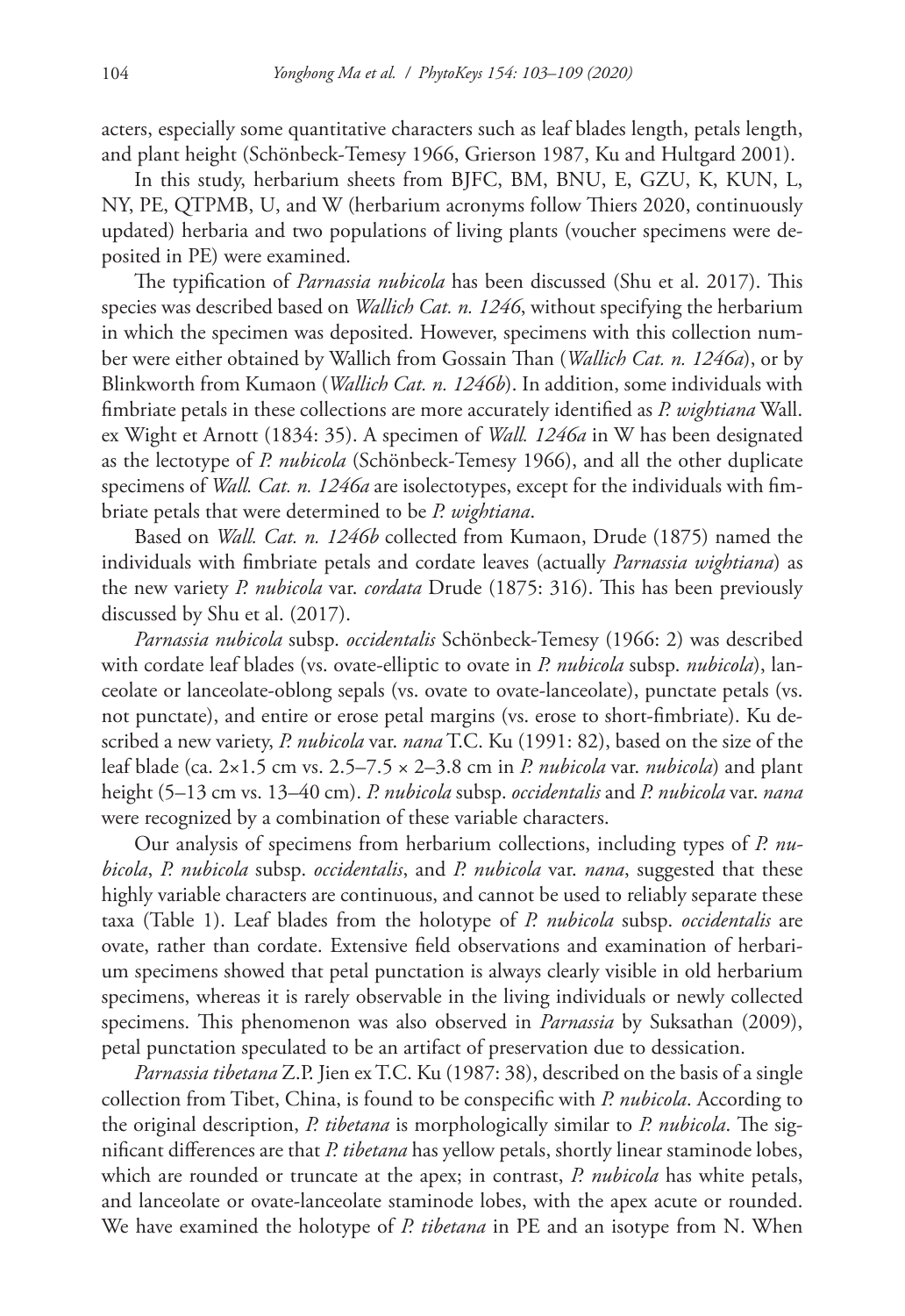| <b>Characters</b> | P. nubicola subsp.        | P. nubicola subsp.            | P. nubicola var.          | $P. tibetana^*$                |
|-------------------|---------------------------|-------------------------------|---------------------------|--------------------------------|
|                   | $nubicola^*$              | $occidentalis**$              | $nana^{**}$               |                                |
| height            | $10-40$ cm                | $15 - 33$ cm                  | $5 - 20$ cm               | $12 - 20$ cm                   |
| basal leave       | ovate or ovate-oblong,    | ovate-oblong or ovate,        | ovate, $1.2-2.5 \times$   | ovate-oblong, $1.5-2.3 \times$ |
| shape and size    | $1-9.5 \times 0.8-5.2$ cm | $1.5 - 3.5 \times 0.7 - 2$ cm | $0.8 - 2.5$ cm            | $1 - 1.4$ cm                   |
| sepal shape and   | ovate-oblong or ovate-    | ovate-lanceolate, ca. 5 x     | ovate-lanceolate, 4-6 x   | ovate, ca. $6 \times 3$ mm     |
| size              | lanceolate, $5-8 \times$  | $3 \text{ mm}$                | $2-3$ mm                  |                                |
|                   | $2-3$ mm                  |                               |                           |                                |
| petal shape and   | ovate, oblong or          | obovate, $12-15 \times$       | obovate, $12-13 \times 7$ | obovate or oblong,             |
| size              | obovate, $12-16 \times$   | 5–7 mm, margins               | mm, margins entire or     | $8-10 \times 5-6$ mm,          |
|                   | $8-10$ mm, margins        | subentire                     | erose at base             | margins erose at base          |
|                   | entire, erose or short    |                               |                           |                                |
|                   | fimbriate at base         |                               |                           |                                |
| staminode         | 3-lobed shallowly to      | 3-lobed shallowly, apex       | 3-lobed for $1/4-1/2$ its | 3-lobed for 1/3 its            |
| shape             | half its length, apex     | rounded                       | length, apex acute or     | length, apex rounded           |
|                   | acute or rounded          |                               | rounded                   |                                |

**Table 1.** Comparison of key morphological characters of *Parnassia nubicola*, *P. nubicola* subsp. *occidentalis*, *P. nubicola* var. *nana*, and *P. tibetana*.

\*Description based on the Flora of China (Ku and Hultgard 2001), specimens from BJFC, BM, BNU, E, GZU, K, KUN, L, NY, PE, QTPMB, U, W, and observations of wild individuals from Yunnan and Tibet. \*\*Description based primarily on reexamination of holotypes as well as the original publication.

we compared these to various specimens of *P. nubicola*, as well as to wild individuals in Yunnan and Tibet, we found them to be part of the broader distribution of natural variation. In the flowering stage, *P. nubicola* petals are white (sometimes with yellow at the base), but the petals turn yellowish when the plant is in fruit, or when preserved as herbarium specimens. The delineated staminodes from some specimens, including type materials of *P. tibetana* and *P. nubicola* var. *nana*, show that staminode shape is highly variable (Fig. 1). The variation of staminodes in *P. mysorensis* Heyne ex Wight et Arnott (1834: 35), *P. wightiana*, and *P. delavayi* Franchet (1896: 267) has been discussed, suggesting that the diagnostic value of staminodes could have been overestimated (Suksathan 2009; Wang et al. 2018; Yu et al. 2018).

Since no significant differences were found among these four taxa, we propose reducing *Parnassia tibetana*, *P. nubicola* subsp. *occidentalis*, and *P. nubicola* var. *nana* to synonyms of *P. nubicola*.

#### **Taxonomic treatment**

#### *Parnassia nubicola* **Wall. ex Royle, 1835: 227**

- *=Parnassia tibetana* Z.P. Jien ex T.C. Ku, 1987: 38. Syn. nov. Type: China. Tibet: 2 August 1959, *Exped. Zhufengensis 716* (holotype PE01863973!; isotype N<sub>117066161!</sub>).
- *=Parnassia nubicola* subsp. *occidentalis* Schönbeck-Temesy, 1966: 2. Syn. nov. Type: Pakistan. Swat: Utror, 2500 m, 23 August 1962, *Rechinger 19590* (holotype W19680016319!; isotype G00388771!).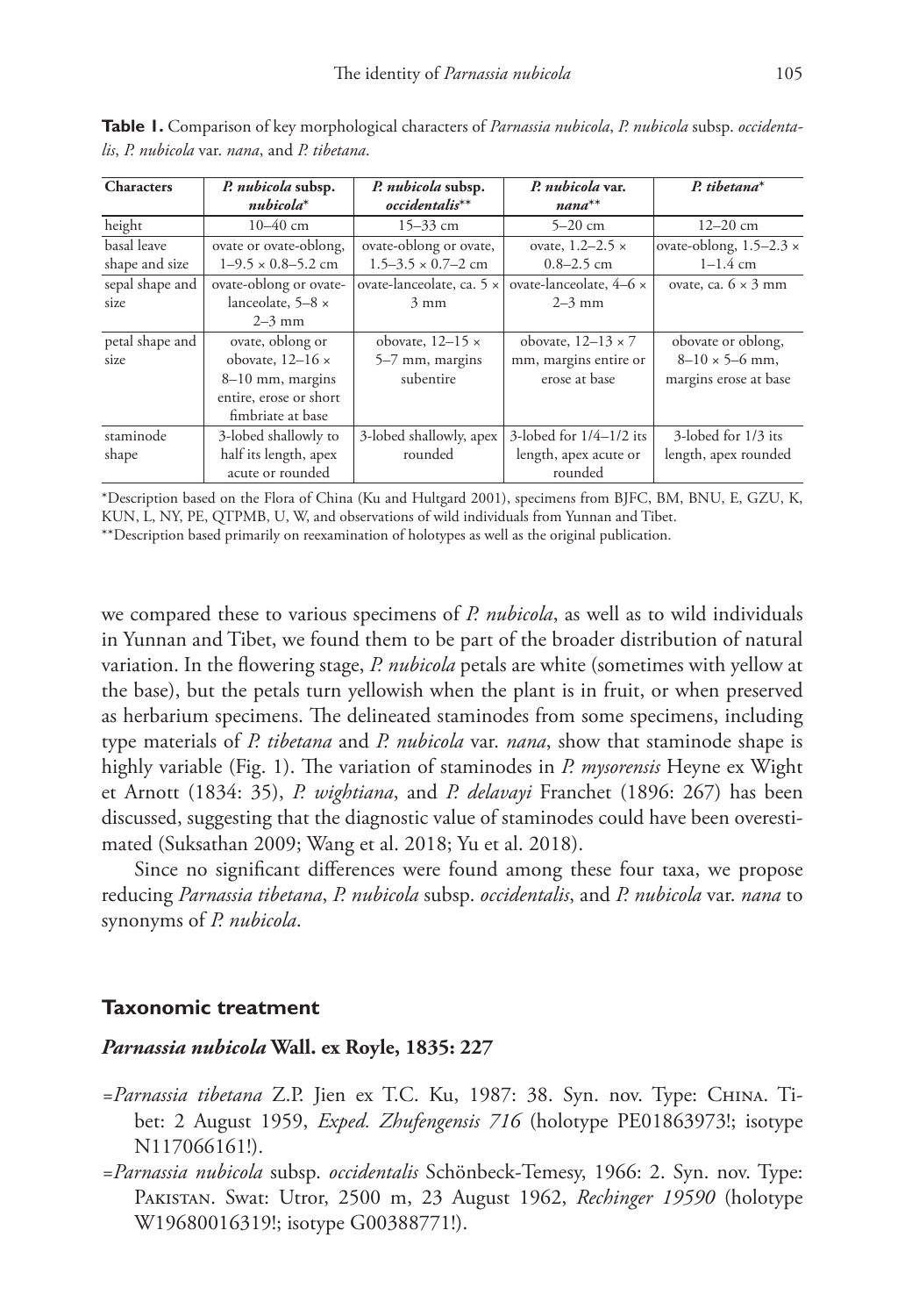*=Parnassia nubicola* var. *nana* T.C. Ku, 1991: 82. Syn. nov. Type: China. Yunnan: Deqen, 25 August 1987, *Hengduanshan Exped. 3734* (holotype PE00866291!; isotypes PE00866288!, PE00866289!, PE00866290!).

**Type.** Nepal. Gossain-than (Gossain-kund), *Wallich Cat. n. 1246a* (lectotype W1889-0305721!, designated by Schönbeck-Temesy 1966: 2; isolectotypes BM000521923!, E00301174!, GZU000100103!, K000739482(except for the individual with fimbriate petals)!).

**Description.** Perennial herbs, glabrous. Rhizome sympodial, robust. Stems 1 to 5, 5–40 cm, with 1 proximal cauline leaf. Basal leaves 3–8; petiole 1–9 cm; blade ovate or ovate-oblong,  $1-9.5 \times 0.8-6$  cm, base cordate to subtruncate, apex acute or shortly acuminate. Cauline leaf sessile, similar to basal ones but always smaller. Flowers 2.8–3.4 cm in diam., hypanthium campanulate. Sepals ovate to ovate-lanceolate,  $4-8 \times$  ca. 3 mm, margins entire, apex obtuse. Petals white, sometimes yellow at the base, obovate to ovate,  $8-16 \times$ 



**Figure 1.** Staminodes variation of *P. tibetana* (**A**), *P. nubicola* var. *nana* (**B–D**) and *P. nubicola* var. *nubicola* (**E–L**). **A** delineated from *s.n. 716* (PE01863973) **B–D** delineated from *Hengduan Exp. 3734* (PE00866288 and PE00866291) **E–L** delineated from *Tibet herbs Exp. 1496* (PE00866275), *Plateau Exp. 14709* (PE00866299), *s.n. 6550* (PE01982606), and *Wang Qiwu 65371* (PE00866286). Scale bars: 1 mm. Illustrated by Shu Yumin.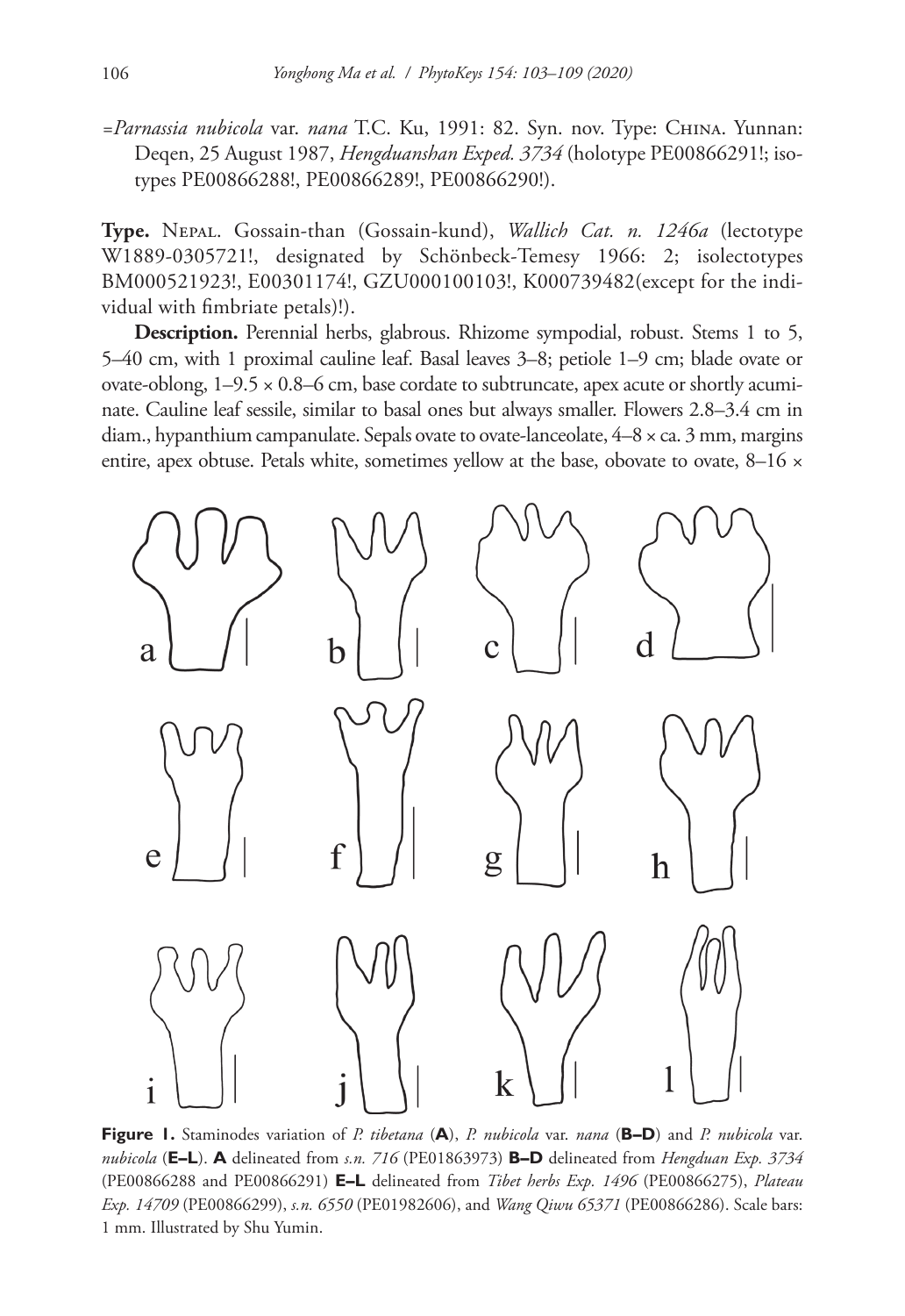5–10 mm, base contracted into a short claw, margins entire distally and erose to shortfimbriate proximally, apex rounded. Anthers ellipsoid, 0.8–1.1 mm; filaments ca. 4.5 mm; staminodes flat, 2.5–5 mm, shallowly to deeply 3-lobed, lobes up to half staminode length, apex acute or rounded. Ovary semi-inferior, ovoid; style ca. 2 mm; stigma 3(–4)-lobed. Capsule ovoid, 5–10 mm long, 3(–4) valved. Seeds minute, oblong, ca. 1 mm long.

**Chromosome number.** 2n =18 (Malla et al. 1979).

**Flowering and fruiting.** July to November.

**Habitats.** Margins of thickets, alpine meadows, 2600–4200 m.

**Distribution.** China, India, Nepal, and also recorded in Afghanistan, Bhutan, and Pakistan (Schönbeck-Temesy 1966, Grierson 1987).

**Specimens examined.** Herbarium barcode numbers are cited with herbaria acronyms if available.

**China. Tibet, Bomi County:** 11 August 2001, *Qin Haining et al. 337* (PE); 23 August 1983, *Cheng Shuzhi et al. 7062* (PE); 2900 m, 25 August 1975, *Anonymous 56* (SM706501104); 3000 m, 20 September 1973, *Zhang Jingwei 1485* (PE00866285); 3100 m, 20 September 1973, *Tibet Exped. 73-1453* (KUN0437389, KUN0437390, PE00866295, PE00866296); 25 July 1900, *Xia Guangcheng 599* (KUN0437701); **Chayu County:** 3996 m, 29 August 2009, *Gin Xiaohua et al. SET-ET 982* (PE); 3400 m, 9 August 1983, *Tibet Exped. 1334* (QTPMB38503, QTPMB86235); 3350 m, 13 September 1976, *Wu Zhengyi 5833* (KUN0437395, KUN0437398); 3500 m, 13 August 1973, *Anonymous 828* (PE01869747); 3900 m, 13 August 1973, *Tibet Exped. 73-1070* (KUN0437393, KUN0437394); 4100 m, 23 August 1973, *Tibet Exped. 73-1217* (KUN0437391, KUN0437392); **Cuona County:** 10 September 1975, *Tibet Exped. 751933* (PE00866302, QTPMB52545); **Jilong County:** 3977 m, 28 July 2015, *Wei Lai et Hao Jiachen 15338* (BNU0026890); 3544 m, 8 August 2010, *Tibet Exped. 348* (PE01877040); **Jiacha County:** 3500 m, 2 September 1972, *Tibet herbs Exped. 4563* (PE01982462, QTPMB33656, QTPMB82672); **Lang County:** 3239 m, 4 September 2010, *Luo Jian et al. L075* (KUN1237749); without date, *FLPH Tibet Exped. 12-1138* (PE); **Linzhi County:** 3060 m, 26 September 2008, *Gao Lianming et al. GLM-082000* (KUN1242252); 9 August 1983, *Li Bosheng et al. 6375* (PE); 4360 m, 2 August 1975, *Tibet Exped. 751124* (QTPMB51742); **Longzi County:** 10 August 2013, *Chen Yousheng et al. 13-0876* (PE01993054, PE01993055, PE01992603); **Milin County:** 3200 m, 30 July 2016, *Wei Lai et He Yi BNUXZ2016491* (BNU0027963); 3250 m, 21 September 1974, *Tibet Exped. 74-5338* (KUN0437387, KUN0437388, PE00866281, PE01982463); 3700 m, 16 July 1972, *Tibet herbs Exped. 3813* (PE00866276, PE00866277, QTPMB32867, QTPMB82577); **Motuo County:** 2800 m, 12 August 2010, *Jin Xiaohua et al. STET 2646* (PE); 3900 m, 5 September 1982, *Li Bosheng et al. 624* (PE00866297, PE00866298, PE01869745, PE01869746); 3700 m, 2 September 1980, *Plateau Exped. 14709* (PE00866299, PE00866300); **Nielamu County:** 3850 m, 17 July 2016, *Wei Lai et He Yi BNUXZ2016099* (BNU0027962); 3600 m, 2 August 2012, *Mu Xianyun 1174* (BJFC); 3015 m, 3 July 2012, *Gao Lianming et al. GLM-123685* (KUN1241906); 17 August 2011, *Yu Shengxiang et al. 5620* (PE); 18 August 2011, *Yu Shengxiang et al. 5690* (PE); 3970 m, 18 August 2010, *Tibet Exped. 1414* (PE01877046); 1 September 1981, *Ni Zhicheng et al. 1902* (PE); 3400 m, 26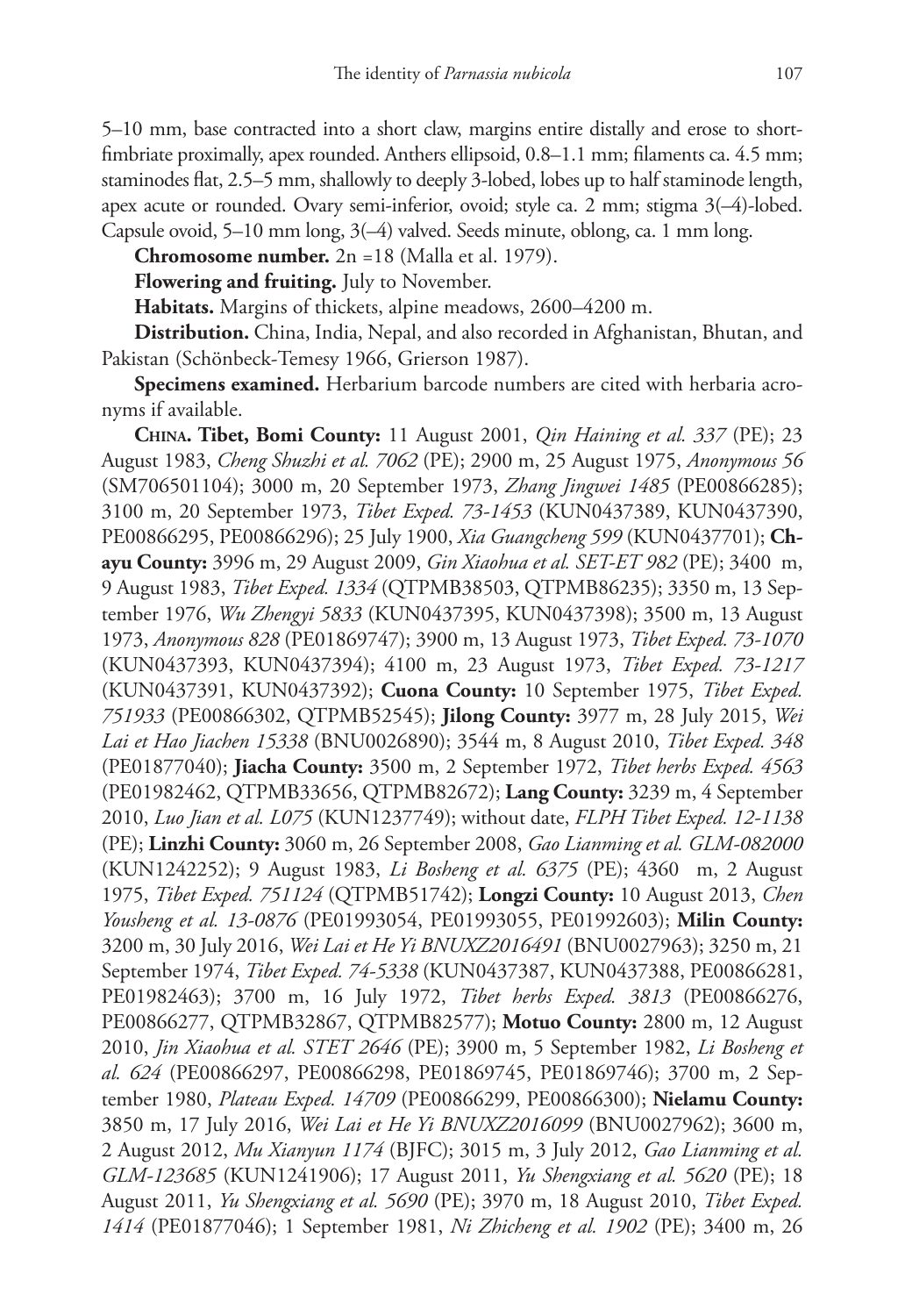August 1972, *Tibet herbs Exped. 1496* (PE00866274, PE00866275, QTPMB30893, QTPMB80381); 3800 m, 2 September 1972, *Tibet herbs Exped. 1735* (PE00866272, PE00866273, QTPMB31233, QTPMB80851); **Pulan County:** 4500 m, 24 August 1974, *Tibet Exped. 4177* (QTPMB40640); **Yadong County:** 3800 m, 9 August 1975, *Anonymous 75-916* (PE00862011, PE00862012, PE00862013); without detailed locality and date, *Anonymous 464* (P06392577); without detailed locality and date, *Anonymous s.n.* (PE00866303); without detailed locality and date, *Anonymous 465* (P06392739); without detailed locality and date, *Hooker et Thomson s.n.* (P06392739); **Yunnan, Deqin County:** 2900 m, 1 August 1940, *Feng Guomei 5992* (KUN0437384, KUN0437385, KUN0437386); 3400 m, 8 November 1937, *T.T.Yu 7919* (KUN0437382, PE00866269); **Gongshan County:** 2800 m, August 1935, *Wang Qiwu 65371* (PE00866286, PE 0866287); **India. Gangharea:** 15 August 1975, *Anonymous 6550* (PE01982606); **Sikkim:** without detailed date, *Hooker et Thomson s.n.* (P06392774); 22 August 1892, *Gammie s.n.* (P06392778); without detailed locality, 17 August 1849, *Thomson s.n.* (K000739475, K000739476, K000739477, U1467473); without detailed locality, 5 October 1849, *Thomson s.n.* (K000739479, K000739480); without detailed locality and date, *Thomson 145* (K000739482); without detailed locality and date, *Hooker et Thomson s.n.* (P05494790); **Nepal. Kumaon:** 3765 m, 28 August 1995, *F. Miyamoto et al. 9596508* (KUN0579660); without detailed date, *Wallich Cat. n. 1246b* (K000739481, K001112509, K001112511, P06392575, P06392576); without detailed locality and date, *Strachey et Winterbottom 1* (P06392775); **Central Asia.** Without detailed locality, 14 July 1909, *Anonymous s.n.* (P06392740).

#### **Acknowledgments**

The authors thank the curators and staff members of BJFC, BNU, BM, E, GZU, K, KUN, L, NY, P, PE, QTPMB, SM, U, and W for welcoming us into their collections or providing images of specimens on their websites for this study. This work was financially supported by the Doctoral Scientific Research Foundation of China West Normal University (Grant no. 412679).

### **References**

- APG IV (2016) An update of the Angiosperm Phylogeny Group classification for the orders and families of flowering plants: APG IV. Botanical Journal of the Linnean Society 181(1): 1–20.<https://doi.org/10.1111/boj.12385>
- Ball PW (2016) *Parnassia*. In: Ma JS, Ball PW, Levin GA (Eds) Flora of North America, vol. 12. Oxford University Press, New York et Oxford, 113–117.
- Drude O (1875) Uber die Blüthengestaltung und die Verwandtschaftsverhältnisse des Genus *Parnassia*, nebst einer systematischen Revision seiner Arten. Linnaea 39: 239–324. [https://](https://www.biodiversitylibrary.org/item/10885) [www.biodiversitylibrary.org/item/10885](https://www.biodiversitylibrary.org/item/10885)